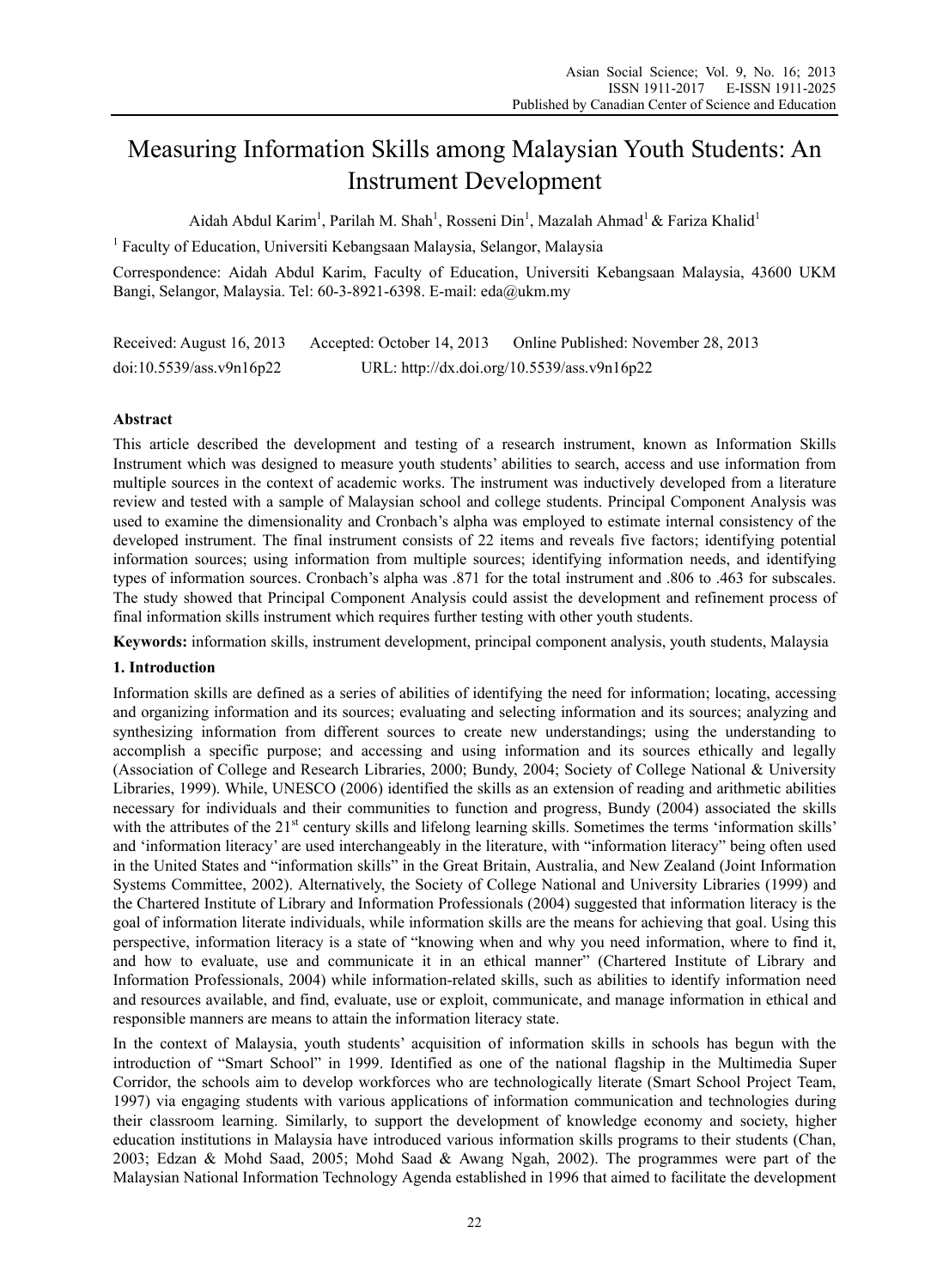of a knowledge society via ensuring the development of human capital who would be information literate by the year 2020 (Chan, 2003). Specifically the programs aimed to develop knowledge workers who will run the economy and society; characterised their abilities to "acquire, apply, synthesize and create knowledge" (Economic Planning Unit, 2001, p. 112). The introduction of the Malaysian Qualification Framework (Malaysian Qualifications Agency, 2007) in the national education system in late 2007 has further reinforced youth students' mastery of information skills across classroom learning, academic programs and institutional settings.

# **2. Statement of the Problem**

The implementation of the Malaysian Qualification Framework in the national education system highlighted that information skills are no longer peripheral issues for youth students in Malaysia. The skills are not only essential for their learning but also to ensure the national recruitment of knowledgeable workers who are able to use information technology competently, and access, use, synthesise and construct information (Economic Planning Unit, 2006). To attain the outcomes of both national education and economy framework, there is a need to conceptualize information skills into explicit and observable attributes and develop valid and reliable instruments to measure the skills among Malaysian youth students.

Although a few existing studies worldwide have developed information skills instruments for students in multiple education settings, only a handful of them focused on the validation process of the developed instruments (e.g., Cameron, Wise, & Lottridge, 2007; Mery, Newby, & Peng, 2011). A similar trend has also been observed in Malaysia in which a few studies had developed information skills instruments to measure the levels of information skills among Malaysian university students (e.g., Abang Ismail & Pui, 2006). However, these studies focused on students' perceived performance of information skills. Following literature from multiple education settings that have stated that students' perceived performance does not necessarily correlate with their measured performance (e.g., Grant, Malloy, & Murphy, 2009; Sarrico, 2010), there is a need to also examine students' measured information skills performance. Lately a few studies have developed instruments to assess measured-performance of information skills among university students in Malaysia (e.g., Abdullah, Ahmad Kassim, Mohd Saad, Tarmuchi, & Aripin, 2006; Edzan, 2007). However, these studies did not focus on the psychometric properties of the developed instruments which could help us to assess the validity and reliability of the instruments, and thus the usability of the instruments in measuring information skills of specific target groups, such as Malaysian youth students.

#### **3. Purpose of the Study**

The purpose of this study was to develop an instrument to measure information skills among Malaysian youth students and test its psychometric properties.

#### **4. Method**

#### *4.1 Construction of the Instrument*

The process of constructing information skills instrument was guided by multiple standards of information skills available worldwide, developed items and scaling responses, selected items, reorganized items and followed by several panel reviews with teachers, librarians and students in one university in Malaysia in order to establish content validity. Based on an analysis of three standards of information skills that was developed by the Australian and New Zealand Institute of Information Literacy (Bundy, 2004), Association of College and Research Libraries (2000), and Society of College National & University Libraries (1999), this study found that there were six constructs underpinning the features of information skills. The constructs comprised of students' ability to identify information need; search, evaluate, organise, and ethically use information and its sources; and develop and communicate personal understanding. Similar constructs also emerged in studies that investigate information skills learning in higher education in Malaysia (Aidah Abdul Karim, Din, & Osman, 2004; Aidah Abdul Karim, Din, & Razak, 2011; Aidah Abdul Karim, Din, Razak, Abdullah, & Hussin, 2010; Aidah Abdul Karim, Nordin, Din, & Embi, 2011; Aidah Abdul Karim, Puteh, Din, & Rahamat, 2010). Except for the construct of ethical use of information and its sources, other constructs were featured in previous studies that measured university students' information skills in Malaysia (e.g., Abang Ismail & Pui, 2006; Abdullah, et al., 2006; Edzan, 2007).

The constructs were used to develop the initial 30 items of the first draft of the instrument that consisted of structure and multiple choice items. Seven teachers, librarians and four postgraduate students were invited to review the items. As a result some items were excluded either because their meanings were ambiguous, difficult to understand, or redundant with each other. Identical items were also reconstructed to make them less ambiguous which resulted to 24-item instrument. A rubric was also prepared by the researchers to facilitate the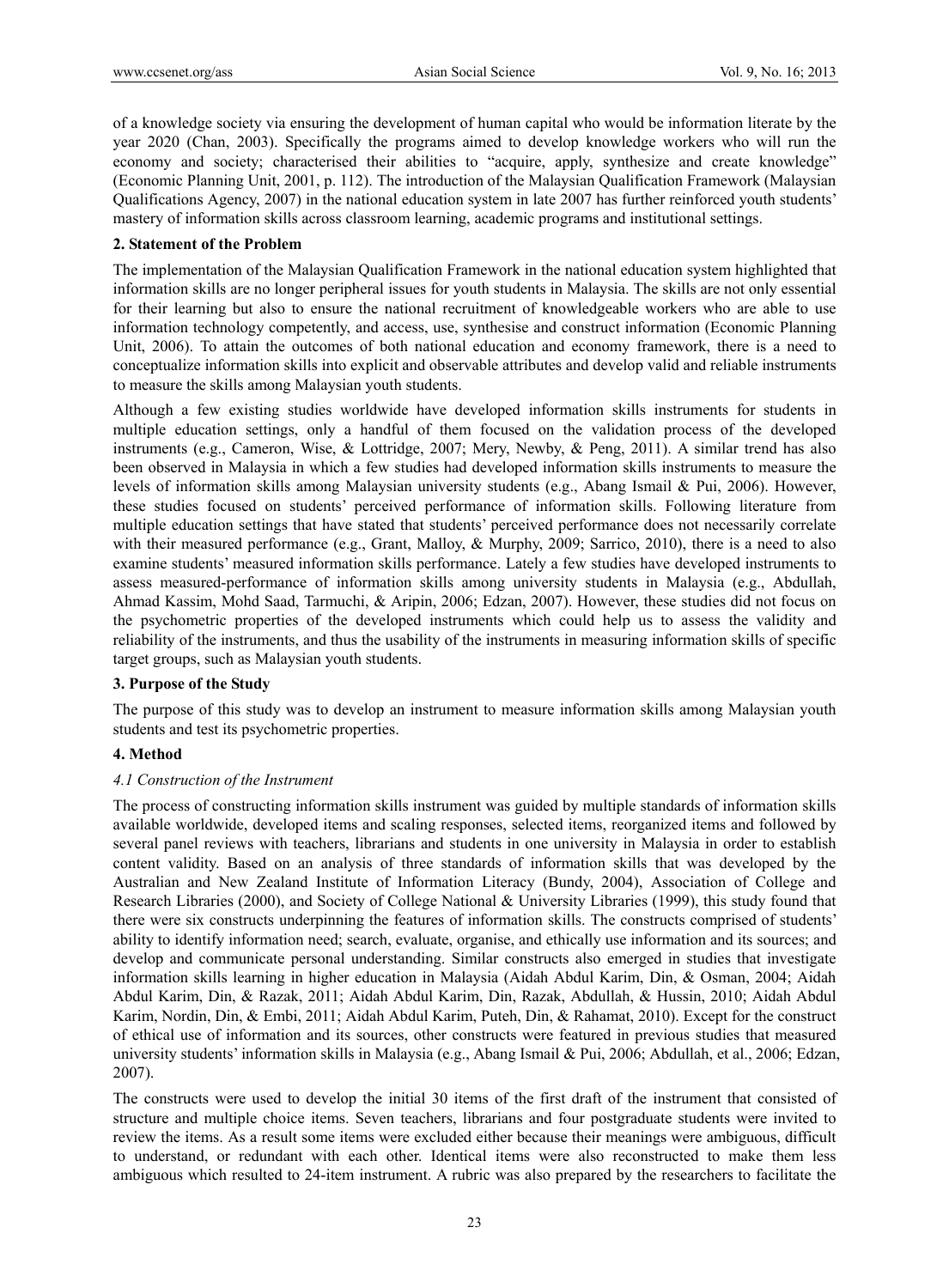grading process of students' responses. Depending on students' written answers, the rubric stated that each student has a possibility to score from 0 marks (wrong answer) to 4 marks (correct answer) for each item. The interval scaling was chosen because the researchers aimed to identify multiple levels of students' abilities to search and use information from multiple sources, and develop and communicate their understanding.

The second version of the instrument was later critically appraised and discussed during separate meetings with two teachers, two librarians, and three students in one Malaysian university (some of whom were present at the first meeting), and who provided content validity for both the items and rubric. All of them agreed that the items of the instrument were relevant to measure students' abilities to search and use information from multiple sources, and develop and communicate personal understanding. From their critique of the items, the items' numbering and wording were revised to reflect a coherent process of searching and using information from multiple sources, and developing and communicating personal understanding. Table 1 illustrates the constructs and number of items of the developed instrument.

| N <sub>0</sub> | Constructs                                     | Items         |
|----------------|------------------------------------------------|---------------|
| $\overline{1}$ | Identify information need                      | Items $1-5$   |
| 2              | Search information and its sources             | Items $6-9$   |
| 3              | Evaluate information and its sources           | Items $10-13$ |
| $\overline{4}$ | Organize information and its sources           | Items $14-17$ |
|                | Develop and communicate personal understanding | Items $18-20$ |
| 6              | Ethical use information and its sources        | Items $21-24$ |

|  | Table 1. Information skills' constructs and item number |  |  |  |  |  |
|--|---------------------------------------------------------|--|--|--|--|--|
|--|---------------------------------------------------------|--|--|--|--|--|

# *4.2 Data Collection and Analysis*

This preliminary study employed a survey research design in which the developed instrument was administered to high school and college students in one boarding school in Malacca and technical college in Kuala Lumpur respectively. Descriptive statistics were used to analyze the demographic characteristics of the respondents while two statistical measures, i.e., Bartlett's Test of Sphericity and Kaiser-Meyer-Olkin (KMO) Measure of Sampling Adequacy were used to assess the factor-ability of the available data set. Factor analysis requires the Bartlett's Test of Sphericity to be significant ( $p$ < .05) and the KMO index is greater or equal to 0.6 (Pallant, 2007).

The analysis of the psychometric properties of the developed instrument was carried out further using item analysis and principal component analysis (PCA) to develop an internally consistent scale and reduce items. Item-total correlations adjusted below r<0.3 were used to reduce items in the first item analysis. Also items that increase Cronbach's alpha if deleted were excluded from the scale. Items with weak factor loading (<0.4) and communality values (<0.3) in the first principal component analysis were also checked and deleted. The final version of the instrument was validated using a second principal component analysis in order to analyze the dimensionality of the scales that was used for testing the construct validity of the scale.

The study employed principal component analysis because it provides a means to identify the most meaningful basis of a data set via filtering out the noise and revealing hidden structure of the data set (Shlens, 2009). PCA is known as a method of data reduction that reduce dozens of measures to a few principal components or to explore at the dimensionality of data via identifying patterns in data, and expressing the data in such a way as to highlight their similarities and differences (Smith, 2002). Since patterns in data can be hard to find in data of high dimension, PCA is one of the tools that could be used to analyze such data. When these patterns are identified, PCA allowed for the data to be compressed via reducing the numbers of dimensions, without much loss of information. A primary benefit of PCA arises from quantifying the importance of each dimension that could describe the variability of a data set. In particular, the measurement of the variance along each principle component provides a means for comparing the relative importance of each dimension which is based on the assumption that the variance along a small number of principal components (i.e. less than the number of measurement types) provides a reasonable characterization of the available data set (Shlens, 2009).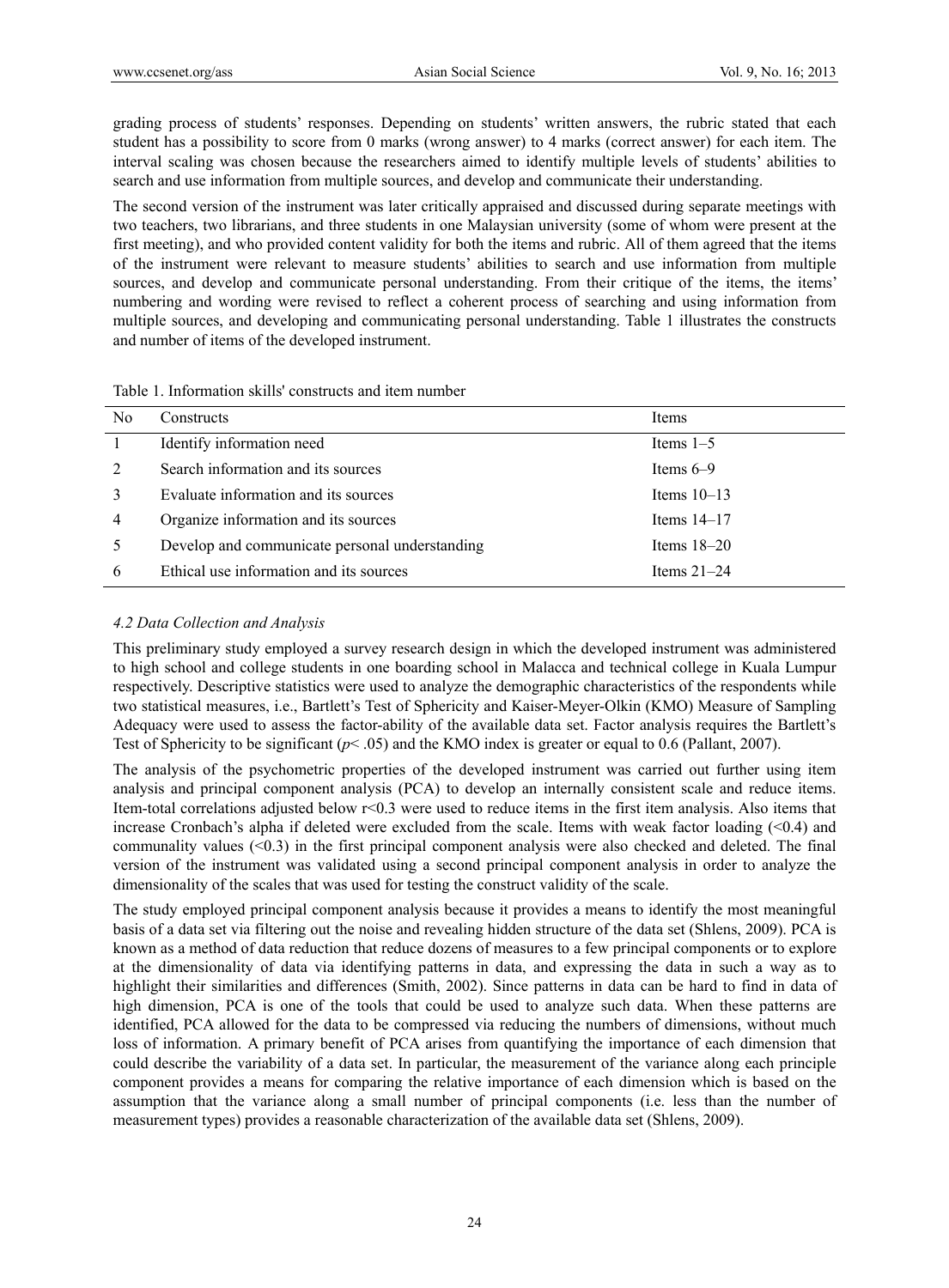# **5. Results**

# *5.1 Profile of Respondents*

Data was collected from 145 upper secondary students in a boarding school in Melaka and 78 students from a private technical college in Kuala Lumpur. As illustrated in Table 2, the majority of the respondents were high school students  $(65\%)$ , male  $(57.4\%)$ ,  $1\%)$  with cumulative grade point average of 3.00 to 3.59 (37.2%) and age from 15-18 years old (67.7%).

|             | N   | Demography      | Frequency | Percentage $(\% )$ |
|-------------|-----|-----------------|-----------|--------------------|
| Setting     | 223 | High school     | 145       | 65                 |
|             |     | College         | 78        | 35                 |
| Gender      | 223 | Male            | 128       | 57.4               |
|             |     | Female          | 95        | 42.6               |
| <b>CGPA</b> | 223 | 1.99-2.59       | 26        | 11.7               |
|             |     | 2.60-2.99       | 45        | 20.2               |
|             |     | 3.00-3.59       | 83        | 37.2               |
|             |     | 3.60-4.00       | 69        | 30.9               |
| Age         | 233 | 15-18 years old | 151       | 67.7               |
|             |     | 19-22 years old | 46        | 20.6               |
|             |     | 23-26 years old | 21        | 9.4                |
|             |     | 27-30 years old | 2         | 0.9                |
|             |     | 31 years above  | 3         | 1.3                |

Table 2. Profile of respondents

#### *5.2 Normality and Sample Adequacy Test*

A normality test was conducted on the available data and then compared to the statistics for descriptive analysis, outliers and percentiles. The descriptive analysis indicated that the ratio of Skewness /Std. Error of skewness for all the items were within the range of  $-2$  and  $+2$ , suggesting the data has a normal distribution. As shown in Table 2, the Bartlett's Test of Sphericity yielded statistically significant intercorrelation  $\chi$ 2 (276) = 1851.957, p = .000 with an overall Kaiser-Meyer-Olkin Measure of Sampling Adequacy (MSA) of .878, which exceeds the value of .60. This finding indicated that the available data set fulfilled the sampling adequacy requirement for factor analysis. Anderson et al. (2010) further also noted that PCA requires partial correlation between items to be more than .7. Respectively, the anti-image correlation values of the developed items are greater than 0.8, except for item S10 which has a correlation coefficient value of 0.582. However, this value is above 0.5 which is a minimum requirement for MSA (Anderson, Hair, Black & Babin, 2010).

| Table 5. KIVIO and Bartlett's test              |                    |          |  |  |  |  |  |
|-------------------------------------------------|--------------------|----------|--|--|--|--|--|
| Kaiser-Meyer-Olkin Measure of Sampling Adequacy | .878               |          |  |  |  |  |  |
| Bartlett's Test of Sphericity                   | Approx. Chi-Square | 1851.957 |  |  |  |  |  |
|                                                 | Df                 | 276      |  |  |  |  |  |
|                                                 | Sig                | .000     |  |  |  |  |  |

# Table 3. KMO and Bartlett's test

#### *5.3 Underlying Dimensions*

An examination on the Cronbach's Alpha value of the 24 item-instrument showed that an overall reliability coefficient of the instrument was .885; indicating that the developed instrument has a good internal consistency. A further examination of the corrected item-total correlation values for all item are greater than 0.3, except for item S10 that has a low value of .126 which suggested that the item might be measuring something different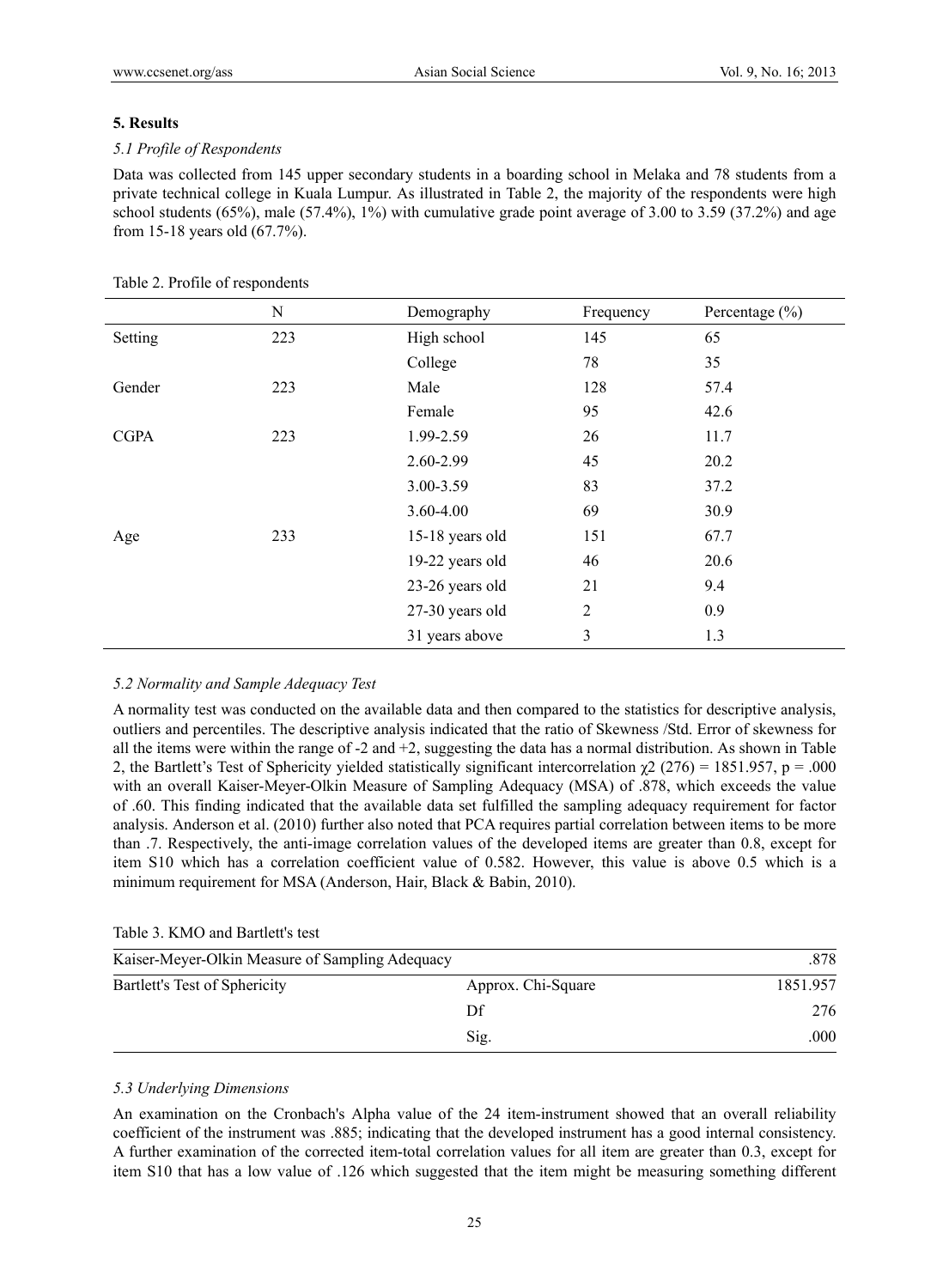from the whole scale. However, the researchers decided to maintain the item for the next analysis because the overall Cronbach's alpha value is high, plus there was as no increment in the overall value observed if the item was deleted. Later using Kaiser criteria, Principal Component Analysis (PCA) with varimax rotation was performed on the 24 developed items by setting the Eigenvalue more than 1. The varimax rotation was applied in the analysis because the analysis assists an interpretation for components that would be used in the study as dependent variables (Tabachnick & Fidell, 2008). As shown in Table 3, the analysis revealed the presence of six components with eigenvalues exceeding 1; explaining  $28.7\%$ ,  $10.7\%$ ,  $5.7\%$ ,  $5.2\%$ ,  $5.0\%$  and  $4.5\%$  of the  $60\%$ variance respectively.

#### Table 4. Total variance explained

| Component        |       | Initial Eigenvalues |                            |       | Extraction Sums of Squared Loadings |        |       | Rotation Sums of Squared Loadings                           |        |
|------------------|-------|---------------------|----------------------------|-------|-------------------------------------|--------|-------|-------------------------------------------------------------|--------|
|                  | Total |                     | % of Variance Cumulative % | Total |                                     |        |       | % of Variance Cumulative % Total % of Variance Cumulative % |        |
| $\mathbf{1}$     | 6.869 | 28.621              | 28.621                     | 6.869 | 28.621                              | 28.621 | 3.640 | 15.168                                                      | 15.168 |
| þ                | 2.578 | 10.741              | 39.362                     | 2.578 | 10.741                              | 39.362 | 3.424 | 14.267                                                      | 29.435 |
| B                | 1.365 | 5.687               | 45.049                     | 1.365 | 5.687                               | 45.049 | 2.624 | 10.935                                                      | 40.370 |
| k.               | 1.254 | 5.224               | 50.273                     | 1.254 | 5.224                               | 50.273 | 1.758 | 7.324                                                       | 47.694 |
| 5                | 1.195 | 4.980               | 55.253                     | 1.195 | 4.980                               | 55.253 | 1.628 | 6.784                                                       | 54.478 |
| 6                | 1.069 | 4.453               | 59.705                     | 1.069 | 4.453                               | 59.705 | 1.255 | 5.227                                                       | 59.705 |
| $\tau$           | .939  | 3.911               | 63.616                     |       |                                     |        |       |                                                             |        |
| $\,$ 8 $\,$      | .805  | 3.355               | 66.972                     |       |                                     |        |       |                                                             |        |
| $\boldsymbol{9}$ | .783  | 3.264               | 70.236                     |       |                                     |        |       |                                                             |        |
| $10\,$           | .753  | 3.136               | 73.372                     |       |                                     |        |       |                                                             |        |
| $11\,$           | .673  | 2.806               | 76.178                     |       |                                     |        |       |                                                             |        |
| 12               | .631  | 2.628               | 78.806                     |       |                                     |        |       |                                                             |        |
| 13               | .604  | 2.516               | 81.322                     |       |                                     |        |       |                                                             |        |
| 14               | .550  | 2.291               | 83.613                     |       |                                     |        |       |                                                             |        |
| 15               | .531  | 2.214               | 85.827                     |       |                                     |        |       |                                                             |        |
| 16               | .485  | 2.022               | 87.849                     |       |                                     |        |       |                                                             |        |
| $17\,$           | .472  | 1.968               | 89.817                     |       |                                     |        |       |                                                             |        |
| 18               | .456  | 1.900               | 91.717                     |       |                                     |        |       |                                                             |        |
| 19               | .384  | 1.601               | 93.318                     |       |                                     |        |       |                                                             |        |
| $20\,$           | .382  | 1.591               | 94.909                     |       |                                     |        |       |                                                             |        |
| $21\,$           | .350  | 1.459               | 96.368                     |       |                                     |        |       |                                                             |        |
| $22\,$           | .319  | 1.327               | 97.695                     |       |                                     |        |       |                                                             |        |
| 23               | .291  | 1.214               | 98.909                     |       |                                     |        |       |                                                             |        |
| 24               | .262  | 1.091               | 100.000                    |       |                                     |        |       |                                                             |        |

Moreover, this procedure required that any item must be loaded at least at .45 on one of the identified components, with no complex loadings were observed on the components. Any complex loading items (i.e., those that loaded on more than one component) and items that did not load > .32 on any of the components would be deleted. Table 4 shows loadings values of the 24 items and their respective components. Based on the findings, the researchers decided the sixth component was unreliable to maintain because only one item, S10.Eval Search, loaded on the component. Accordingly the researchers also deleted item S10.Eval Search from further analysis. The study also deleted items S1.G.explore, S12. Refine Search and S24.Security from further analysis because they have loading values of greater than 0.45 in two components.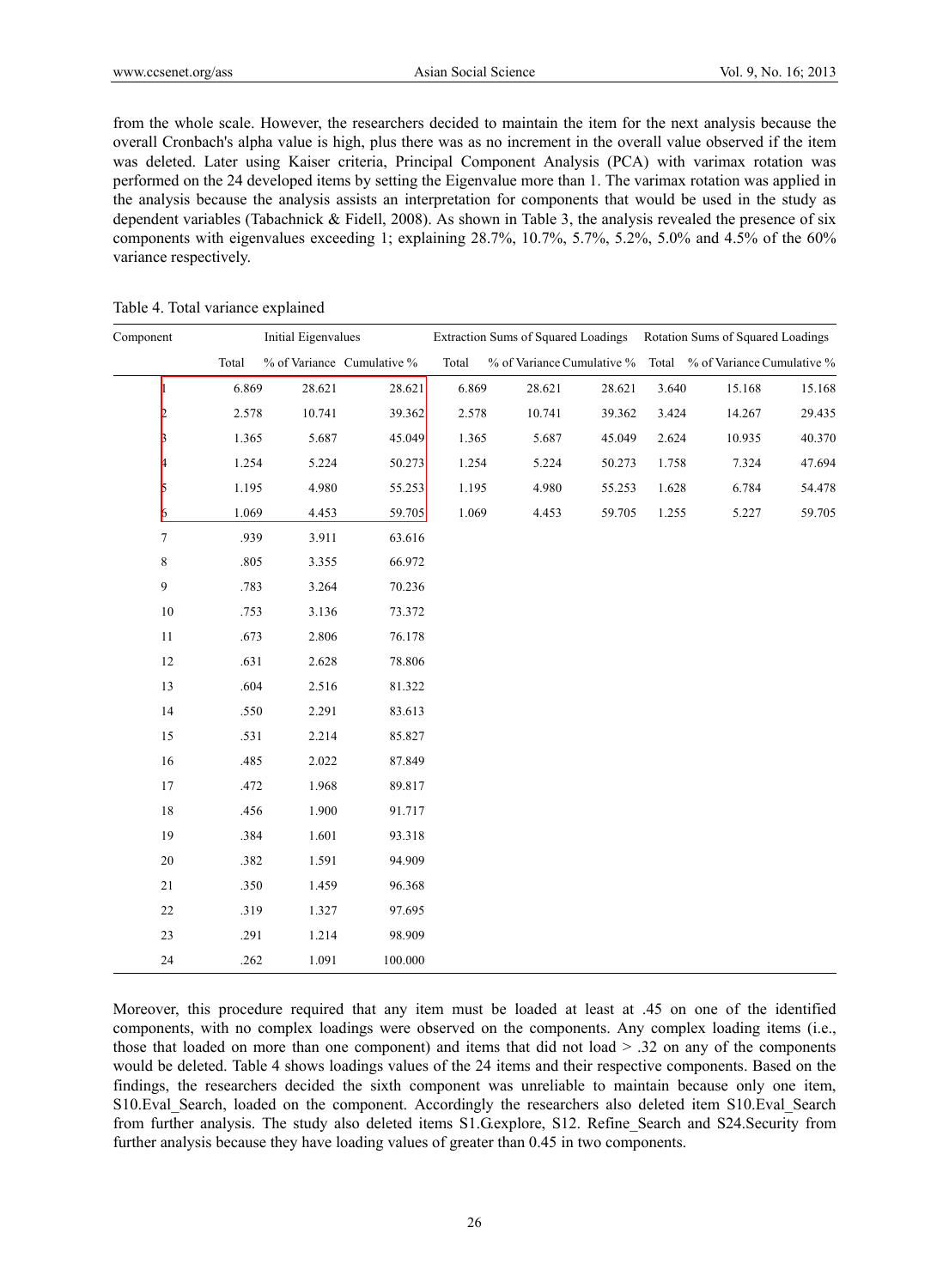# *5.4 Item Analysis*

For after the deletion of items S12 and S10, overall reliability coefficient for the 22 items-instrument was .876, indicating the revised instrument has an internal consistency. Table 5 indicates individual reliability coefficients of the identified components ranging from 0.463 (identifying types of information sources) to 0.806 (identifying potential information sources) respectively. It was found that the respondents in this study on the average exhibited the highest score in identifying types of information sources (third dimension) with a mean item score of 2.377 which was significantly higher than 2, the mid-point of 0 to 4 marks that were allocated for each item. On the other hand, respondents in the study exhibited the lowest score in using and communicating information (fifth dimension) with a mean item score of 1.482.

|                    | Component    |            |      |          |      |      |
|--------------------|--------------|------------|------|----------|------|------|
|                    | $\mathbf{1}$ | $\sqrt{2}$ | 3    | 4        | 5    | 6    |
| S5.Differentiate   | .791         |            |      |          |      |      |
| S7.Eval_Method     | .782         |            |      |          |      |      |
| S8.Confer_Method   | .634         |            | .348 |          |      |      |
| S4.Disseminate     | .625         |            |      |          |      |      |
| S6.Investigation   | .601         |            | .330 |          |      |      |
| S19.Synthesis_info |              | .721       |      |          |      |      |
| S21.Ethics         |              | .718       |      |          |      |      |
| S18.Analyse_info   |              | .655       |      |          |      |      |
| S20.Comm_Understd  |              | .630       | .349 |          |      |      |
| S22.Believe        |              | .606       |      |          |      |      |
| S24.Security       | .429         | .587       |      |          |      |      |
| S23.Plagarisme     |              | .559       |      |          |      |      |
| S11.Refine_Sources |              |            | .742 |          |      |      |
| S14.Org_idea       |              |            | .710 |          |      |      |
| S12.Refine_Search  | .478         |            | .632 |          |      |      |
| S9.Ident_Kword     | .319         |            | .468 |          | .354 |      |
| S13.Recogn_bias    |              | .386       | .457 |          |      |      |
| S17.Record_Orgn    | .355         | .365       | .402 |          |      |      |
| S2.G.KeyConcept    |              |            |      | $.676\,$ |      |      |
| S3.Confer_Topic    | .444         |            |      | .626     |      |      |
| S1.Gexplore        | .446         |            |      | .467     |      |      |
| S15.Source_Type.G  |              |            |      |          | .732 |      |
| S16.Source_Type.S  |              |            |      |          | .696 |      |
| S10.Eval_Search    |              |            |      |          |      | .875 |

#### Table 5. Rotated component matrix

#### *5.5 Other Statistical Tests*

An independent-sample t-test was conducted to compare youth students' information skills between males and females. There was a significant difference in information skills score between females (M=47.458, SD=12.467 and males (M=37.0859, SD=14.219);  $t(221)=5.673$ ,  $p=0.00$  (two-tailed). A similar test was also conducted to compare the youth students' information skills according to their education setting, i.e. school versus college. The test showed there was a significant difference in information skills score between school students (M=46.872, SD=12.798) and college students (M=31.526, SD=11.747); t (221)=8.785, p=0.00 (two-tailed). The relationship between information skills and academic achievement was also examined in this study using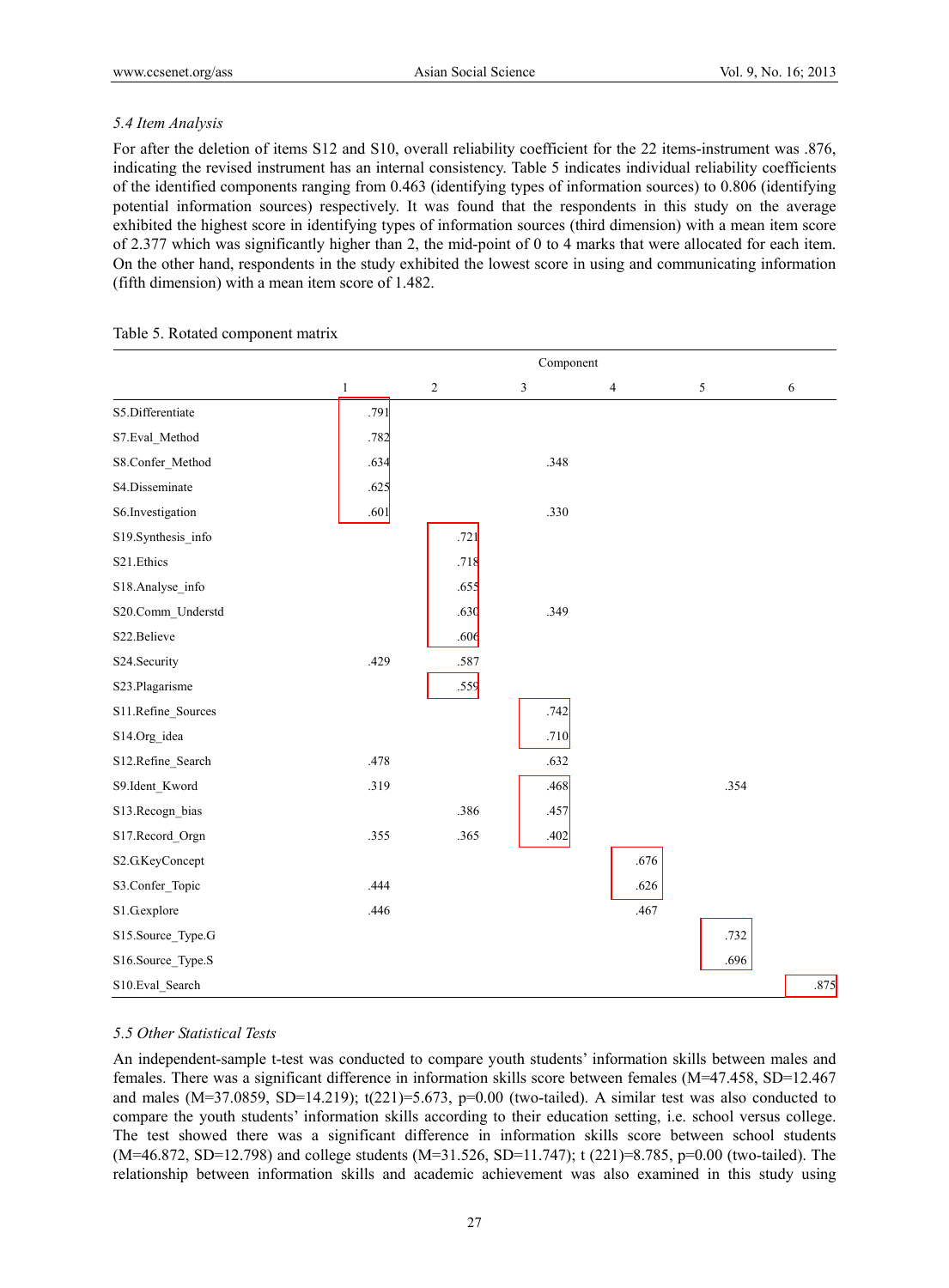Pearson product-moment correlation (PPMC). The test indicated that there was a strong positive correlation between the two variables,  $r=472$ ,  $n=223$ ,  $p<0.0005$ ; the higher the level of youth students' academic achievement the higher was the level of information skills. This study also tested the relationship between information skills and students' age using PPMC. The analysis showed that there was a strong negative correlation between the two variables,  $r=-.370$ ,  $n=223$ ,  $p<0.0005$ ; the older the students the lower was the level of their information skills.

#### Table 6. Item analysis after item deletion

| Results          |              | Dimensions of         | the                  | Instrument             |                     |
|------------------|--------------|-----------------------|----------------------|------------------------|---------------------|
|                  | $\mathbf{1}$ | $\overline{c}$        | 3                    | $\overline{4}$         | 5                   |
|                  | Identifying  | Identifying potential | Identifying types of | Searching, evaluating  | Using and           |
|                  | information  | information sources   | information sources  | and organizing         | communicating       |
|                  | needs        |                       |                      | information            | information         |
| Items            | S2, S3,      | S4, S5, S6, S7, S8    | S15, S16             | S9, S11, S13, S14, S17 | S18, S19, S20, S21, |
|                  |              |                       |                      |                        | S22, S23            |
| Mean Item Score  | 2.357        | 2.163                 | 2.377                | 1.698                  | 1.482               |
| Min              | 1.863        | 1.612                 | 1.852                | .993                   | .865                |
| Max              | 3.175        | 2.812                 | 2.901                | 2.027                  | 2.157               |
| Variance (SD)    | .509         | .205                  | .551                 | .164                   | .187                |
| Statistics for   | 7.07(2.742)  | 10.82 (4.492)         | 4.75(2.105)          | 8.49(4.51)             | 10.37(5.796)        |
| scale (Mean, SD) |              |                       |                      |                        |                     |
| Inter-item       | .419         | .456                  | .303                 | .363                   | .367                |
| correlation mean |              |                       |                      |                        |                     |
| Min inter-item   | .325         | .357                  | .303                 | .240                   | .275                |
| correlation      |              |                       |                      |                        |                     |
| Max inter-item   | .496         | .620                  | .303                 | .463                   | .470                |
| correlation      |              |                       |                      |                        |                     |
| Cronbach's       | 0.684        | 0.806                 | 0.465                | 0.740                  | 0.802               |
| Alpha            |              |                       |                      |                        |                     |

#### **6. Discussion**

Following the explorative nature of the analysis, the researchers further conducted a review of related literature, as well as consulted a few experts to address the issues related to items in the developed instrument. Similar to the experts, the literature review indicated that identifying types of information sources is part of information skills. Accordingly, instead of deleting the construct of identifying types of information sources due to their low reliability coefficient value, the study decided to maintain the construct in the revised instrument, as well as adding new items and refine the existing items. The experts' review also indicated that two items in the instrument (items S15. Source: Type. G and S16. Source: Type. S) comprised of multiple sub-items that could stand on their own. In this light, the study would include and treat the sub-item as individual items in the revision of the instrument. As more items are available to measure the construct of students identifying types of information sources, the study would expect that the reliability coefficient of the construct would increase in the next round of data collection analysis.

The study also re-examined the sixth construct that was previously deleted because it has only one item (S10.Eval\_Search). The re-examination indicated that the item requires students to evaluate the credibility and authority of multiple information sources. Similar to the experts, the literature review highlighted that the construct is an essential part of information skills. The experts also reported that S10.Eval\_Search constituted of multiple sub-items that could stand on their own. Accordingly, the study decided to include and treat all S10.Eval\_Search sub-items as individual items in the next round of data collection and analysis. With more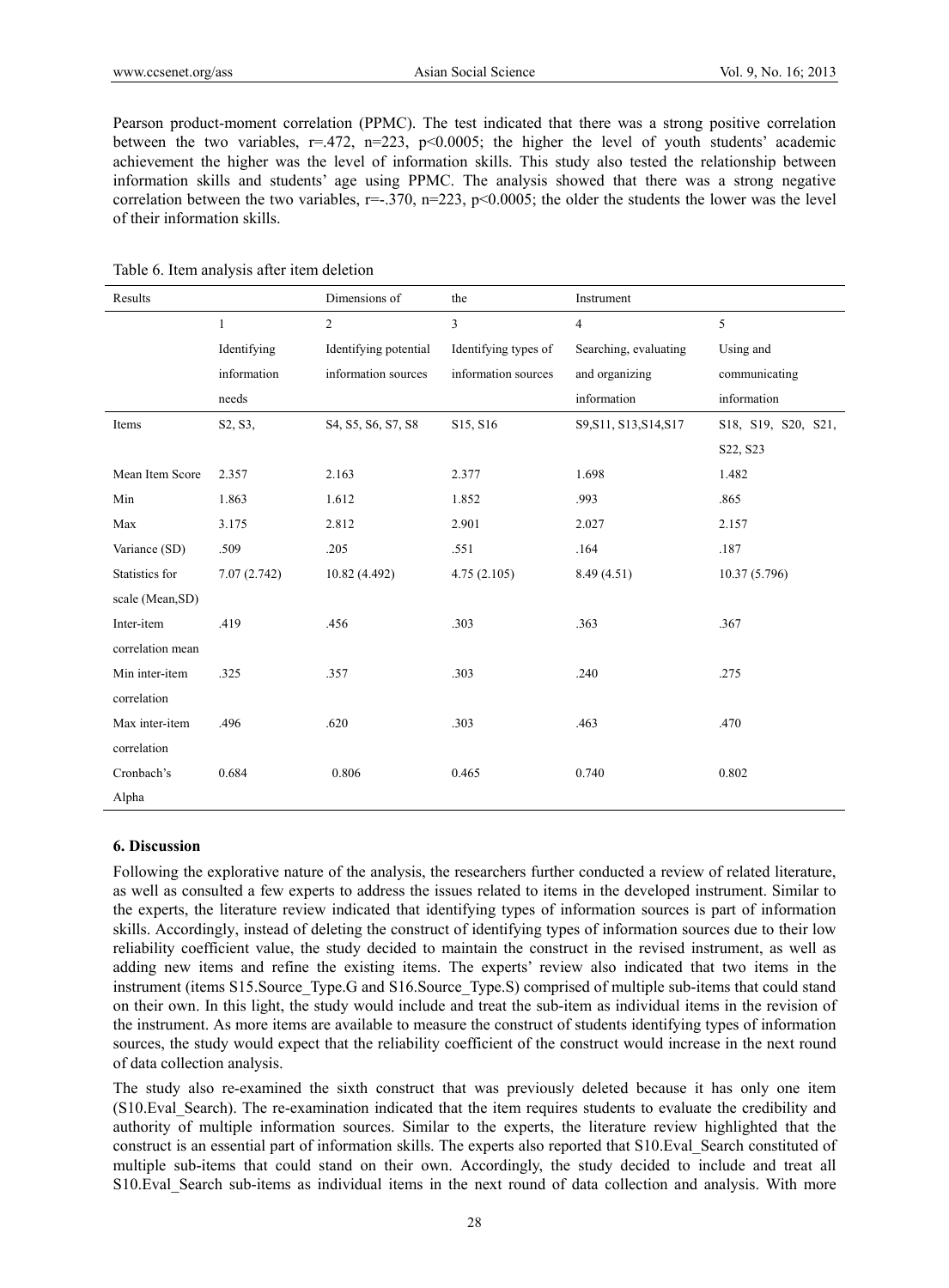items available to measure the construct, the researchers would expect to attain better psychometric properties for the final instrument. The study also noted that item S1.G.explore was loaded in both constructs of identifying information needs and potential information sources, while item S24.Security was loaded in both constructs of identifying potential information sources and using and communicating information cross loading. Following the literature, items S1.G.explore and S24.Security are important items to measure the construct of identifying potential information sources and using and communicating respectively, the study will refine the wording of the items to better reflect the construct in the final instrument.

The results revealed that school and college students in this study on the average have relatively moderate information skills. On the average, the respondents are strongest in the area of identifying types of information sources while lowest in using and communicating information. The finding is in line with the nature of information skills programs run in the Malaysian school and university library that expose students to various types of information sources that are available or subscribed by the library. However, the area of using and communicating information is mainly acquired and applied by students within their classroom learning particularly while they are completing their classroom assignments or independent studies. Similarly, the study argues that other areas of information skills that are found weak in the study, i.e. searching, evaluating and organizing information also could be located within the classroom learning. These findings were a good indication that youth students in schools and colleges have various levels of information skills; ranging from moderate to weak in different areas of information skills that could be acquired within the context of information skills programs and classroom learning. Should schools and colleges consider assisting youth students to acquire and apply information skills, the institutions could focus on the areas of searching, evaluating, organizing, using, and communicating information from multiple sources within classroom learning.

The study also found that information skills significantly differ according to youth students' gender and institution (school versus college). Similar to Bitso and Tella (2007), the study found that academic achievement is positively correlated to information skills among students. Likewise, the study supported Deursen (2008) that found students' age is negatively correlated to their information skills. This study argued further that youth students' academic achievement could be the underlying factor that explains these findings. For example on the average female students in the study attained higher cumulative grade point average (CGPA) than male students across institutions. Likewise, on the average school students whose aged mainly around 15-18 years old attained higher cumulative grade point average (CGPA) than college student respondents whose aged mainly around 19-26 years. Accordingly, the study suggested that across education institutions, youth students with a low academic achievement require an extra assistance in acquiring and applying information skills in comparison to students with a high academic achievement.

#### **7. Conclusion**

This preliminary study aims to test the psychometric soundness of an instrument that was developed to measure Malaysian youth students' information skills in the context of academic works. Data analysis revealed that the developed instrument has a high overall internal consistency with reliability coefficient was more than 0.8. There were five underlying components to youth students' information skills that were measured in this instrument; they were identifying information need, identifying potential information sources, identifying types of information sources, searching, evaluating and organizing information, and using and communicating information that replicates and complements existing information skills standards and models. On the average, youth students' information skills are highest in identifying types of information sources, information needs, and potential information sources respectively. This may due to the active implementation of information skills programs in school or college library that focused on these areas. Hence, schools and colleges may consider ways to expose youth students to different components of information skills, particularly to the areas of searching, evaluating, organizing, using and communicating information from multiple information sources that they had successfully accessed, which had been identified as the lowest areas of information skills for youth students. The study further found that there was a significant difference in information skills between female and male students and between school and college students. Moreover, the finding established a positive and negative correlation between information skills and youth students' academic achievement and age respectively.

The developed instrument may be useful in conducting need analysis among youth students in high school and higher education institutions for the purpose of designing and implementing information skills programs that could be specially tailored to students' needs. The instrument may help schools and higher education institutions to strengthen their strategies in developing suitable human capital that are able to search and use information from multiple sources to generate new knowledge. However, as explained in the results and discussion sections, it is recommended that the developed instrument is tested further for its psychometric soundness with a larger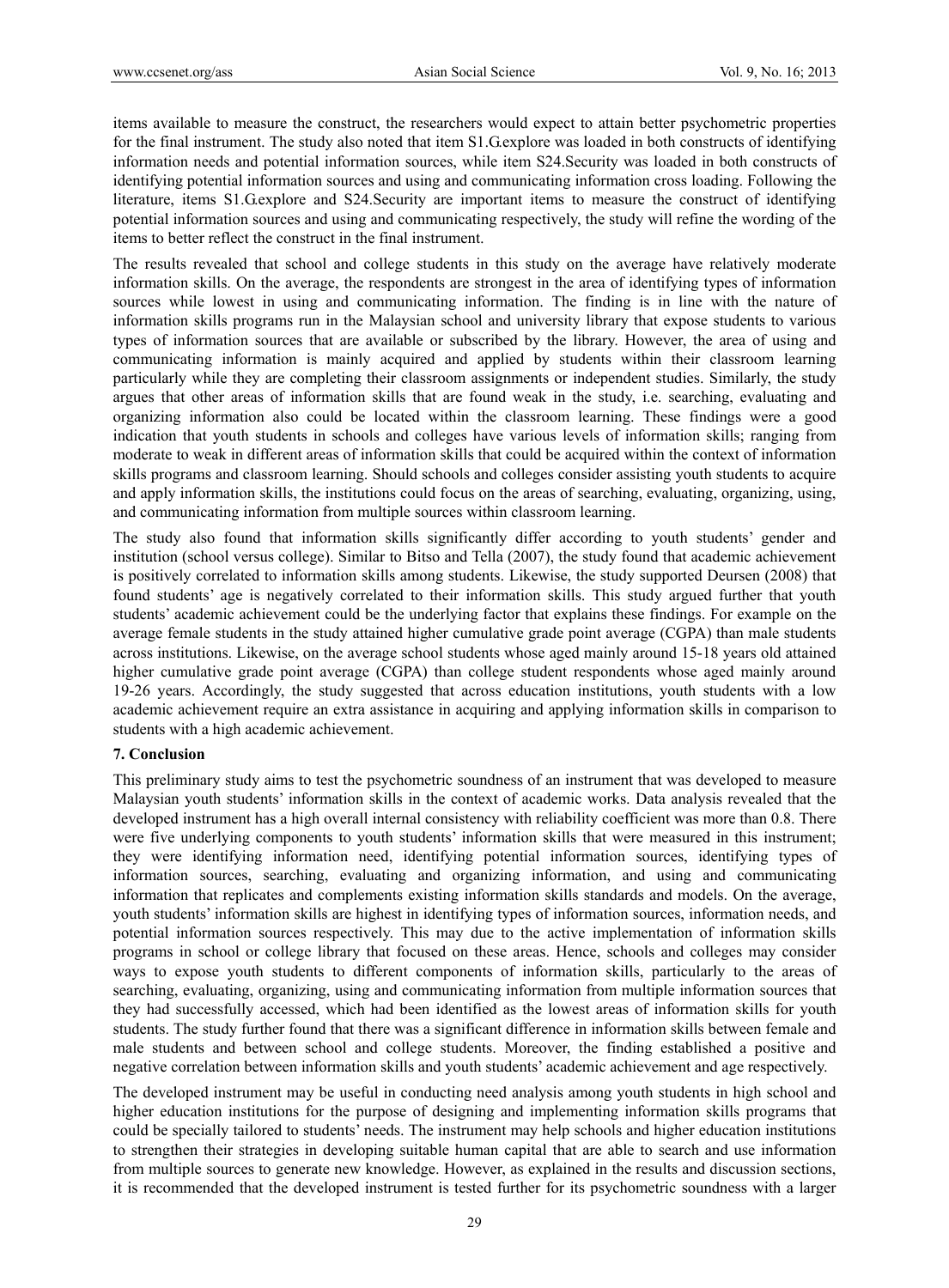sample size across multiple education institutions.

#### **Acknowledgements**

This study is part of UKM-GGPM-CMNB-2010-2012 and UKM-DIPM-002-2011-2012 studies. The researchers would like to thank University Kebangsaan Malaysia for granting us research fund to conduct the study.

#### **References**

- Abang Ismail, D. Z., & Pui, P. (2006). *Problems and challenges in teaching information literacy skills in a university context: A pilot study.* Paper presented at the International Conference on Information Literacy, 14-15 June 2006, Kuala Lumpur.
- Abdullah, S., Ahmad Kassim, N., Mohd Saad, M. S., Tarmuchi, N. R., & Aripin, R. (2006). *Developing information literacy measures for higher education*. Paper presented at the Proceedings of the Asia-Pacific Conference on Library & Information Education & Practice 2006 (A-LIEP 2006), Singapore, 3-6 April 2006, Singapore. Retrieved from http://dlist.sir.arizona.edu/1384/01/31.Szarina\_Abdullah\_pp219-228\_.pdf
- Anderson, R. E., Hair, J. F., Black, J. W. C., & Babin, B. J. (2010). *Multivariate data analysis: A global perspective*. New Jersey: Pearson Education, Inc.
- Association of College and Research Libraries. (2000). *Information literacy standards for higher education.*  Retrieved from http://www.ala.org/ala/acrl/acrlstandards/standards.pdf
- Bitso, L. C. M. (2000, December). Investigating information literacy skills and academic results of undergraduate students. *Innovation, 21*, 29-32. Retrieved from http://www.innovation.ukzn.ac.za/InnovationPdfs/No21pp29-32Bitso.pdf
- Bundy, A. (Ed.). (2004). *Australian and New Zealand information literacy framework: Principles, standards and practice* (2nd ed.). Adelaide: Australian and New Zealand Institute for Information Literacy.
- Cameron, L., Wise, S. L., & Lottridge, S. M. (2007, May). The development and validation of the Information Literacy test. *College & Research Libraries*. Retrieved from http://www.tcc.edu/welcome/collegeadmin/oie/soa/documents/ILT\_development\_article.pdf
- Chan, S. N. (2003). *Making information literacy a compulsory subject for undergraduates: The experience of the University Malaya.* Paper presented at the 69th International Federation of Library Associations and Institutions Annual General Conference and Council, August 1-9, 2003, Berlin.
- Chartered Institute of Library and Information Professionals. (2004). *Information literacy: Definition.* Retrieved September 9, 2011, from http://www.cilip.org.uk/get-involved/advocacy/information-literacy/pages/definition.aspx
- Deursen, A. V., & Dijk, J. V. (2008). Measuring digital skills: Performance tests of operational, formal, information and strategik Internet skills among Dutch population. *ICA Conference, Montreal, 22-26 May 2008*. Retrieved from http://www.utwente.nl/gw/vandijk/news/measuring\_digital\_skills/MDS.pdf
- Economic Planning Unit. (2001). *Eighth Malaysian Plan 2001-2005*. Putrajaya: Economic Planning Unit, Prime Minister's Department, Malaysia.
- Economic Planning Unit. (2006). *The Ninth Malaysian Plan 2006-2010*: Economy Planning Unit.
- Edzan, N. N. (2007). Tracing information literacy of computer science undergraduates: A content analysis of students' academic exercise. *Malaysian Journal of Library & Information Science, 12*(1), 97-109.
- Edzan, N. N., & Mohd Saad, M. S. (2005). NILA: A national information literacy agenda for Malaysia. *Malaysian Journal of Library & Information Science, 10*(1), 91-103.
- Grant, D. M., Malloy, A. D., & Murphy, M. C. (2009). A comparison of student perceptions of their computer skills to their actual abilities. *Journal of Information Technology Education, 8*, 141-160. Retrieved from http://jite.org/documents/Vol8/JITEv8p141-160Grant428.pdf
- Joint Information Systems Committee. (2002, April, 6). *The Big Blue: Final report.* Retrieved January 6, 2007, from http://www.library.mmu.ac.uk/bigblue/finalreportful.html
- Karim, A. A., Din, R., & Osman, K. (2004). The use of information literacy skill among Science teacher trainees in Malaysia. In C. Crawford, D. A. Willis, R. Carlsen, I. Gibson, K. McFerrin, J. Price, & R. Weber (Eds.), *Proceedings of Society for Information Technology and Teacher Education International Conference 2004* (pp. 3137-3142). Chesapeake, VA: American Association for Computing in Education (AACE).